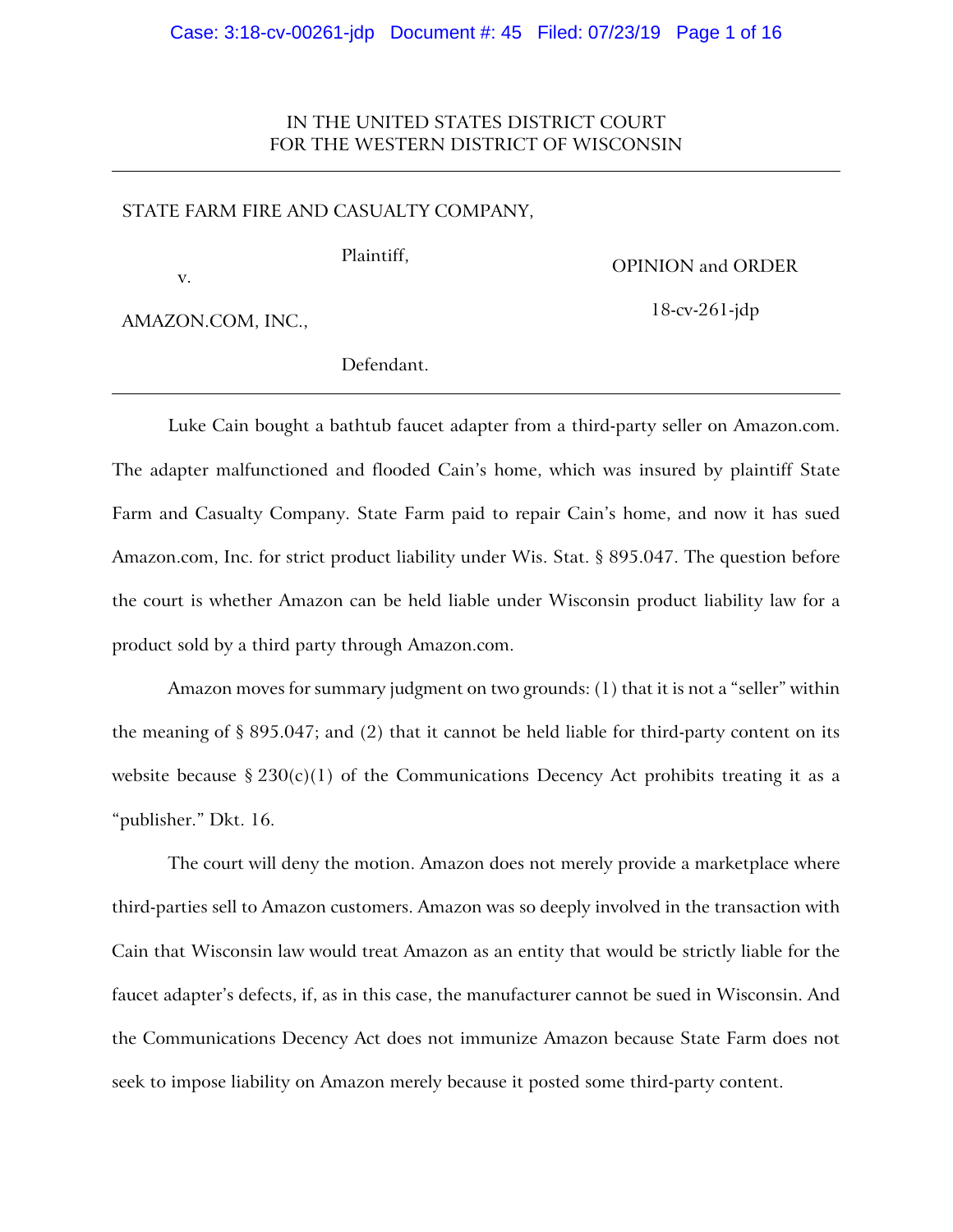### Case: 3:18-cv-00261-jdp Document #: 45 Filed: 07/23/19 Page 2 of 16

Although the court issued an order on July 10 telling the parties that it was denying summary judgment, Dkt. 44, neither side submitted any pretrial filings. Trial is scheduled for August 19, and the court is not moving the trial date. There is no longer time for a full round of pretrial submissions and responses, but the court will give the parties until July 30 to submit Rule 26(a)(3) disclosures, as well as all motions in limine, proposed voir dire questions, proposed jury instructions, and proposed verdict forms. The parties will have until August 2 to submit responses. The court will rule on any motions at the final pretrial conference on August 7.

#### UNDISPUTED FACTS

The following facts are undisputed unless noted.

Defendant Amazon.com, Inc. (which the court will refer to as simply "Amazon") operates the massive online retail website Amazon.com. Amazon sells its own products on Amazon.com, but it also allows more than a million third-party sellers to use Amazon.com. This case involves one of those third-party transactions.

In October 2016, Luke Cain bought a swing-arm adapter for a bathtub faucet listed on Amazon.com. Cain bought the product from Amazon because he already pays for an "Amazon Prime" subscription, which covers the cost of shipping for many of the products sold on Amazon.com. Cain found the adapter by visiting Amazon's website and searching for the type of adapter he needed. Cain had seen the product listing for the adapter on a section of Amazon's website that displayed items "frequently bought together." Dkt. 35, ¶ 6.

The adapter had been listed on Amazon.com by XMJ, a Chinese company with no presence in the United States. XMJ found a source for the product, acquired it, wrote the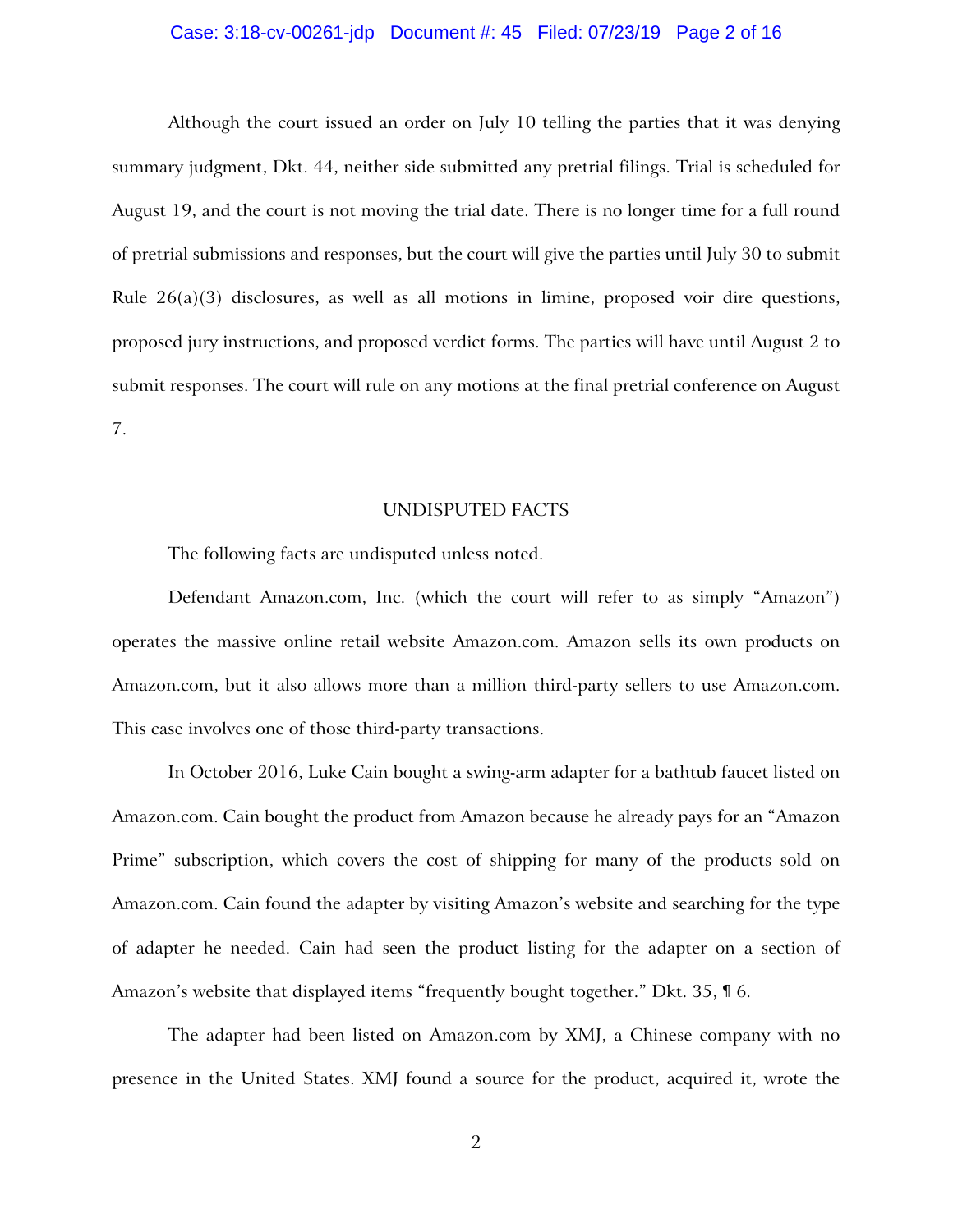### Case: 3:18-cv-00261-jdp Document #: 45 Filed: 07/23/19 Page 3 of 16

product description, and offered it for sale on Amazon.com. Under the terms of its contract with Amazon, XMJ was free to set the price for the adapter, but the price had to be "at least as favorable to Amazon Site users" as to anyone else. Dkt. 19-2, § S-4. Amazon did not at any time own the faucet adapter or any of XMJ's products.

Amazon provides payment processing for its third-party sellers. Amazon also provides an "A to Z" guarantee for items sold by third parties. This means that Amazon guarantees both timely delivery of products sold by third-party sellers and that the product will arrive in the condition described on Amazon.com. Dkt. 19-4. If a product is damaged, defective, or materially different than listed, the buyer can ask the third-party seller for a refund. But if the third-party seller does not respond, the buyer can return the product directly to Amazon. Amazon will process the return and refund the purchase price and cost of shipping.

XMJ also participated in the Fulfillment by Amazon (FBA) program, through which Amazon managed the order-fulfillment process. XMJ paid Amazon a fee to store its inventory at Amazon fulfillment centers in the United States and to ship products to buyers. For the FBA program, Amazon required XMJ to register each product it would sell, and Amazon reserved the right to refuse registration for any product, at Amazon's discretion. *Id.*, § F-1. Amazon also required XMJ to indemnify Amazon for any injury or property damage caused by XMJ products. *Id.*, §§ 6, F-10. When a customer purchased an XMJ product, Amazon would remove the product from storage and ship it directly to the customer in an Amazon-branded box.

In this case, Cain's purchase included the XMJ faucet adapter and another product sold by Amazon itself. Amazon shipped the products together in a single box. Amazon retained 30 percent of the purchase price for the XMJ faucet adapter as a service fee and sent the remainder to XMJ. About a month after the purchase, Cain's home flooded due to a defect in the adapter.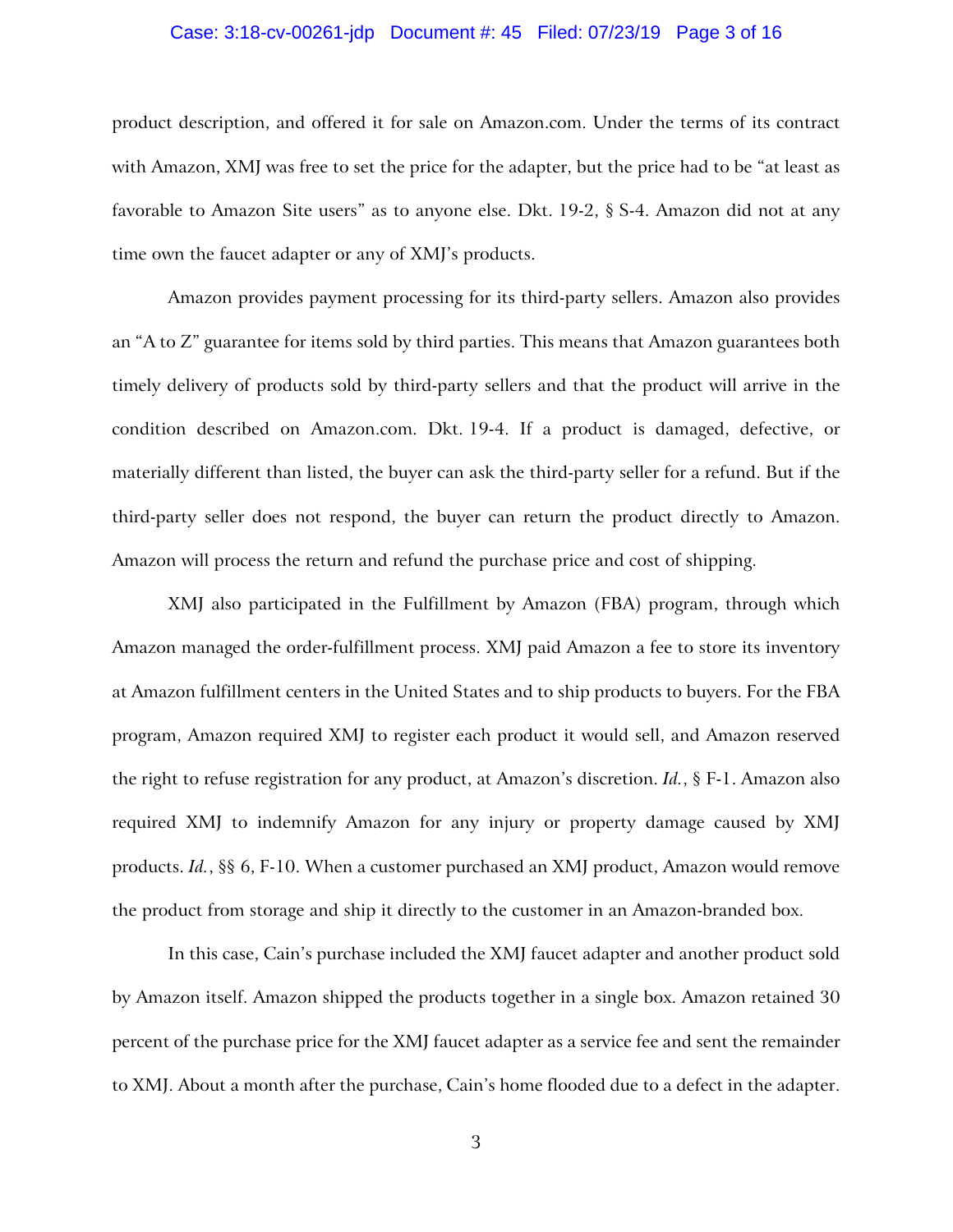### Case: 3:18-cv-00261-jdp Document #: 45 Filed: 07/23/19 Page 4 of 16

Plaintiff State Farm, who had insured Cain's home against property damage, paid for the repairs to Cain's home caused by the flooding.

### ANALYSIS

This case requires the court to interpret the Wisconsin statute relating to strict product liability in light of the enduring effect of Wisconsin common law on the subject. The court begins with a quick historical recap.

In 1967, Wisconsin embraced the emerging doctrine of "strict product liability," according to which a manufacturer can be held liable for a defective product even without a showing of negligence or other fault on the part of the manufacturer. *Dippel v. Sciano*, 37 Wis. 2d 443, 155 N.W.2d 55 (1967). The strict product liability doctrine is based on a policy determination that, even without a showing of fault, it is appropriate to allocate the cost of defective products to the manufacturer rather than the injured party. The essential principles underlying the doctrine are that the manufacturer can adjust the price of the product to reflect the risks posed by the product and that such cost-shifting will provide the manufacturer an incentive to improve safety. *Horst v. Deere & Co.*, 2009 WI 75, ¶ 24, 319 Wis. 2d 147, 769 N.W.2d 536.

Historically, product liability in Wisconsin was a matter of common law, with the strict liability doctrine patterned on § 402A of the Restatement (Second) of Torts. In 2011, the Wisconsin legislature passed a tort reform bill, which, among other things, codified aspects of products liability law. 2011 Wisconsin Act 2, §§ 29–31 (creating Wis. Stat. § 895.045(3), § 895.046, and § 895.047). The strict product liability doctrine was codified in Wis. Stat. § 895.047. Section 895.047(1) changed the applicable standard for a defective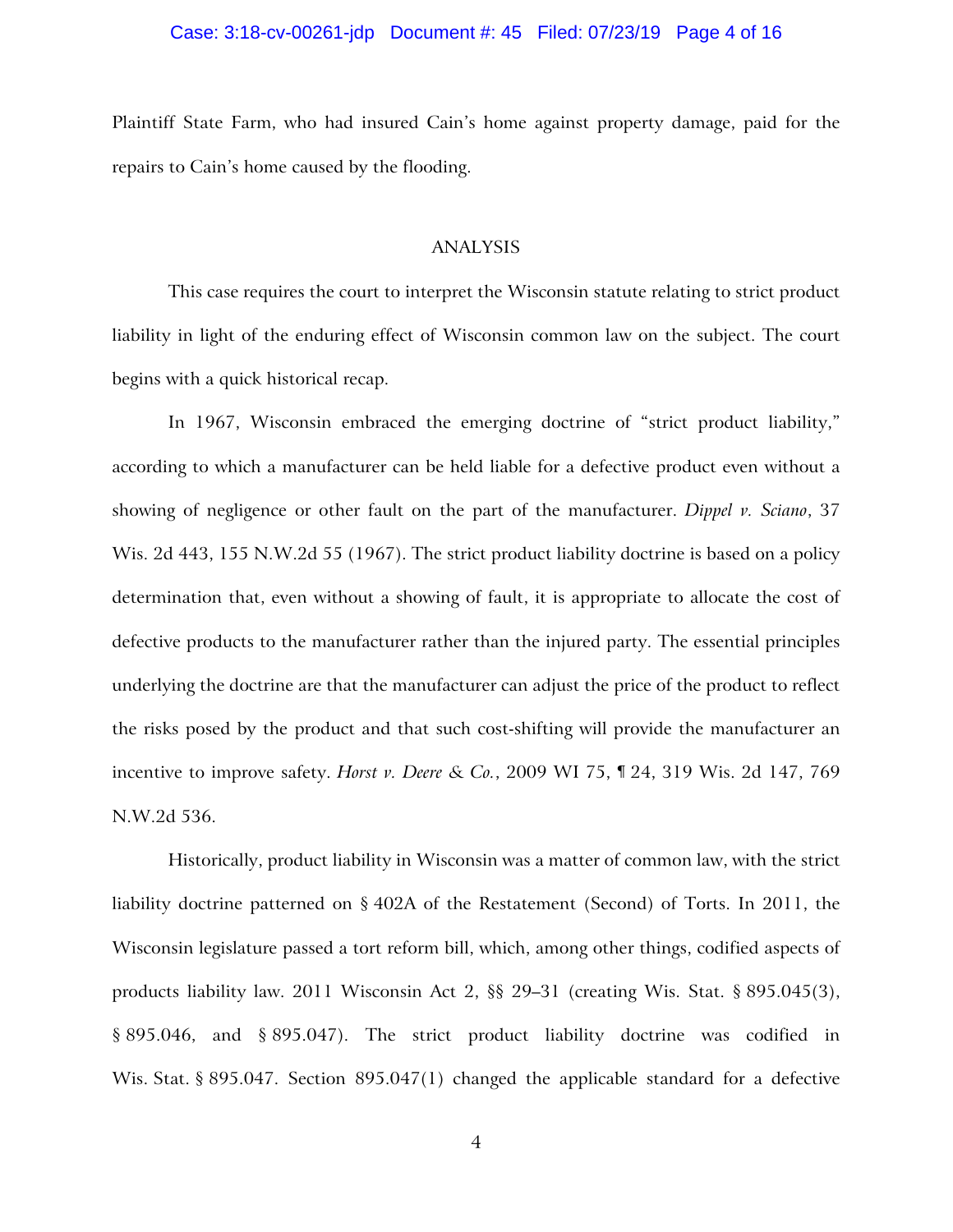### Case: 3:18-cv-00261-jdp Document #: 45 Filed: 07/23/19 Page 5 of 16

product from the "consumer expectation" standard in the Restatement (Second) of Torts to the "reasonable alternative design" in the Restatement (Third). The difference between these two standards is not at issue in Amazon's motion for summary judgment. The new statute did not endorse the Restatement (Third) of Torts with respect to any other aspect of product liability law.

For our purposes, the important part of the statute is  $\S 895.047(2)$ , which codifies the

common law principle that strict liability can extend to entities besides the manufacturer under

certain circumstances. That subsection provides:

(2) LIABILITY OF SELLER OR DISTRIBUTOR.

(a) A seller or distributor of a product is not liable based on a claim of strict liability to a claimant unless the manufacturer would be liable under sub. (1) and any of the following applies:

> 1. The claimant proves by a preponderance of the evidence that the seller or distributor has contractually assumed one of the manufacturer's duties to manufacture, design, or provide warnings or instructions with respect to the product.

> 2. The claimant proves by a preponderance of the evidence that neither the manufacturer nor its insurer is subject to service of process within this state.

> 3. A court determines that the claimant would be unable to enforce a judgment against the manufacturer or its insurer.

(b) The court shall dismiss a product seller or distributor as a defendant based on par. (a) 2. if the manufacturer or its insurer submits itself to the jurisdiction of the court in which the suit is pending.

Wis. Stat. § 895.047(2). The gist of this subsection is that a plaintiff can recover from a seller

or distributor of a defective product, only if the seller or distributor undertakes the

manufacturer's duties, or if the manufacturer is unavailable or judgment proof.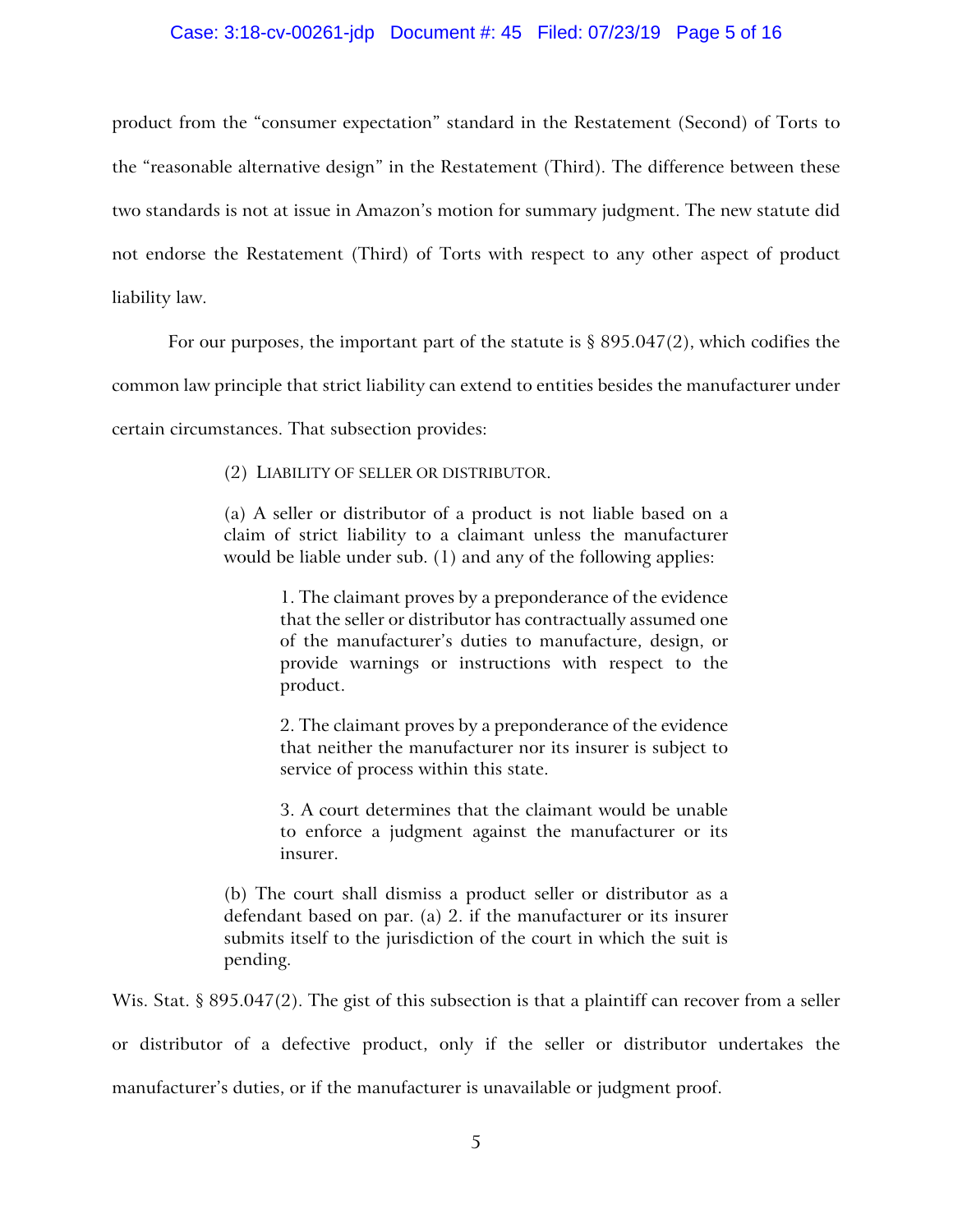### Case: 3:18-cv-00261-jdp Document #: 45 Filed: 07/23/19 Page 6 of 16

In our case, all agree that that the unknown manufacturer of the faulty adapter would be liable under subsection (1), and that neither the manufacturer nor its insurer is subject to service of process within Wisconsin. So the question is whether Wisconsin law allows State Farm to recover from Amazon in the absence of the responsible manufacturer.

### **A. Amazon may be held liable under Wis. Stat. § 895.047**

This case is in federal court on the basis of diversity jurisdiction, so the court applies the law of the forum state, Wisconsin. And, if Wisconsin law is unclear, the court must predict how the Wisconsin Supreme Court would decide the issue. *Cmty. Bank of Trenton v. Schnuck Markets, Inc.*, 887 F.3d 803, 811 (7th Cir. 2018).

The question begins as one of statutory interpretation. Wisconsin courts start with the language of the statute, and if its meaning is plain that is the end of the analysis. *State ex rel. Kalal v. Circuit Court for Dane Cty.*, 2004 WI 58, ¶ 45, 271 Wis. 2d 633, 681 N.W.2d 110. Words get their "common, ordinary, and accepted meaning," unless they are technical terms or specially defined, in which case they get their technical or special definitions. *Id*. Context is important, and so is the structure of the statute under interpretation. Therefore, statutory language must be interpreted as a sensible part of a whole, in relation to surrounding and closely related statutory sections. *Id*. at ¶ 46. The purpose of the statute can provide clues to its meaning; the purpose is sometimes expressly stated, and often it's clear from the terms of the statute itself. *Id*. at ¶ 49. It is appropriate to consider the history of the introduction of, and amendments to, the statute as part of the plain meaning analysis. *Richards v. Badger Mut. Ins. Co.*, 2008 WI 52, ¶ 22, 309 Wis. 2d 541, 749 N.W.2d 581. If the analysis of these intrinsic features of the statute yields a clear meaning, the court need not, and should not, resort to extrinsic evidence, such as items of legislative history, which might provide commentary on the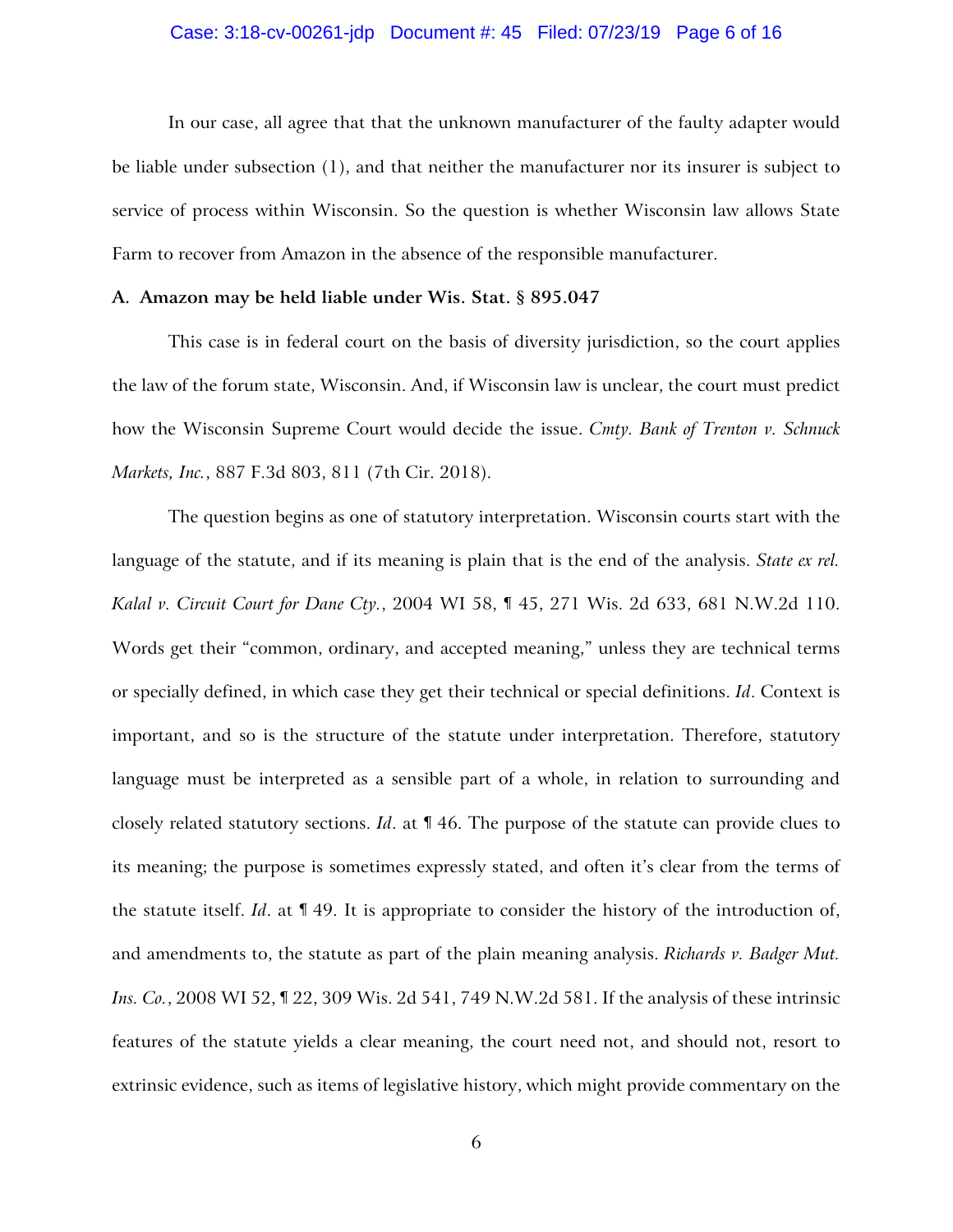### Case: 3:18-cv-00261-jdp Document #: 45 Filed: 07/23/19 Page 7 of 16

meaning of the statute. A court may resort to extrinsic sources of meaning only if analysis of the intrinsic evidence demonstrates ambiguity. *Kalal*, 2004 WI 58, ¶ 51.

The key dispute is whether Amazon qualifies as a "seller" or "distributor." Amazon says that "seller" means one who holds title to property and transfers that title to another. And because Amazon never takes title to the goods sold by third parties, it cannot be a seller. But State Farm contends that "seller" is not so restrictive, and the concept includes entities involved in a sale, even if the entity does not take or transfer actual ownership.

The statutory sections devoted to product liability do not expressly define "seller" or "distributor." In some cases, the common meaning of a term may be ascertained from dictionary definitions. *Id.*, ¶ 53. Both sides submit competing dictionary definitions of "seller" and "distributor."<sup>1</sup> But the definitions are inconsistent, and it's not clear which, if any, would apply in the context of strict product liability. The terms also appear in other Wisconsin statutes, but those definitions are also varied. *See* Wis. Stat. § 402.103(d) (defining "seller" as "a person who sells or contracts to sell goods"); Wis. Stat. § 402.106(6) (defining "sale" as the "passing of title from the seller to the buyer for a price"); Wis. Stat. §§ 139.01(9), 139.30(12) (defining "sale" more broadly to include "any shift, device, scheme or transaction" by which a product can be obtained). Courts interpreting the language of similar statutes in other states

 $\overline{a}$ 

<sup>&</sup>lt;sup>1</sup> Amazon relies on definitions from Black's Law Dictionary 1567 (10th ed. 2014) ("seller" is "[s]omeone who sells or contracts to sell goods . . . the transferor of property in a contract of sale"); *id*. ("sell" is "[t]o transfer (property) by sale"); *id.* at 576–77 ("distributor" is a "wholesaler, jobber, or other manufacturer or supplier that sells chiefly to retailers and commercial users."). State Farm does not provide a definition for "sell," but it says that "seller" is defined as "one that offers for sale," *see* https://www.merriam-webster.com/dictionary/seller (accessed on June 27, 2019), and "distributor" is "a person, firm, etc., engaged in the general distribution or marketing of some article or class of goods," *see* https://www.dictionary.com/browse/distributor (accessed on June 27, 2019).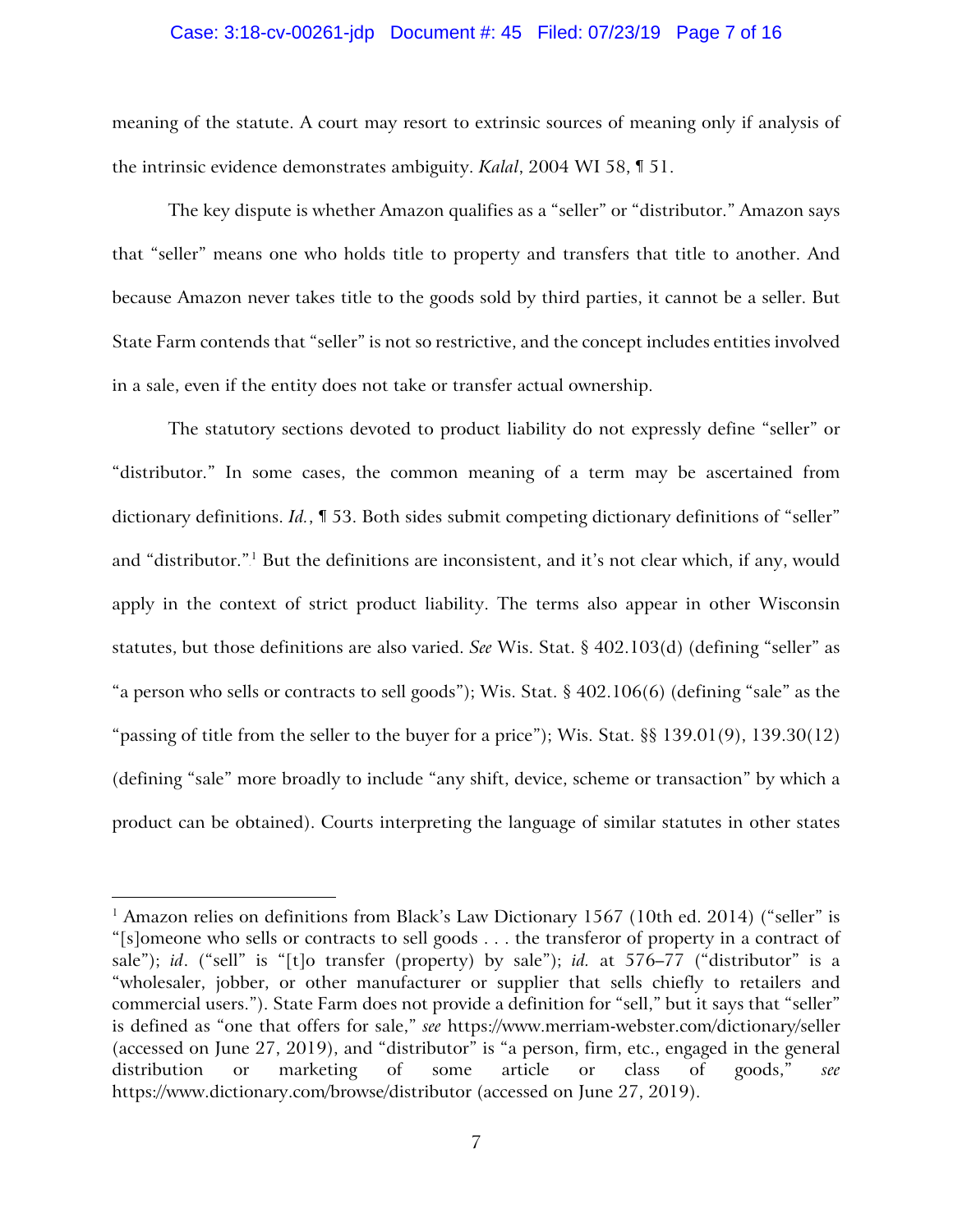### Case: 3:18-cv-00261-jdp Document #: 45 Filed: 07/23/19 Page 8 of 16

have come to different conclusions. *Compare Stiner v. Amazon.com, Inc.*, 120 N.E.3d 885, 897 (Ohio Ct. App. 2019) (A "sale" under the Ohio Products Liability Act requires transfer of title), *with Fox v. Amazon.com, Inc.*, --F.3d.--, No. 18-5661, 2019 WL 2896326, at \*7 (6th Cir. July 5, 2019) (A "seller" under the Tennessee Product Liability Act means any individual "regularly engaged in exercising sufficient control over a product in connection with its sale, lease, or bailment, for livelihood or gain.").

So neither the statutes nor dictionaries provide decisive, or even helpful, definitions. But the structure and purpose of the product liability statutes are informative. The language of § 895.047(2) is phrased in negative form. It says that sellers and distributors are *not* liable under strict liability unless certain conditions are met. This is significant because nothing in this subsection affirmatively defines the class of entities that are liable under strict liability. This suggests that the purpose of subsection (2) was to limit *when* a plaintiff may target a nonmanufacturer defendant, but not *who* may be held liable as a nonmanufacturer defendant.

Looking more broadly at the structure of the statute, under Wis. Stat. § 895.047, the manufacturer is the preferred target, and neither sellers nor distributors are liable for product defects if the manufacturer can be haled into a Wisconsin court. So sellers and distributors are liable, not because of any particular activity on their part, but because they are proxies for the absent manufacturer. This structure suggests that, in the absence of the manufacturer, the entity responsible for getting the defective product into Wisconsin is liable.

A related statutory section, Wis. Stat. § 895.046, also suggests that Wisconsin product liability law is broadly remedial, and not limited to a narrow, specially defined class of defendants. Section 895.046 is an umbrella section that applies to any action in which a claimant alleges that the manufacturer, distributor, seller, or promoter of a product is liable for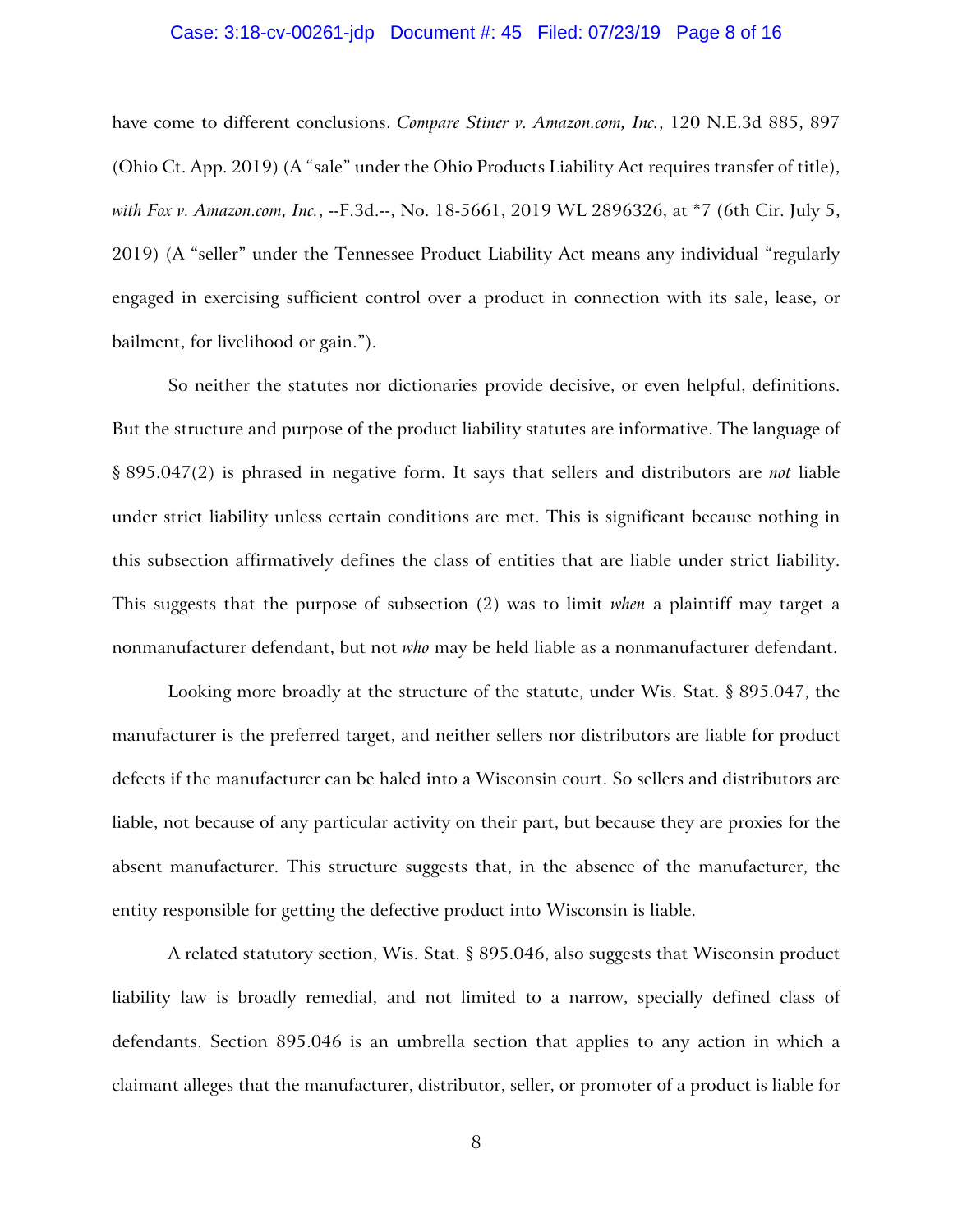### Case: 3:18-cv-00261-jdp Document #: 45 Filed: 07/23/19 Page 9 of 16

damages caused by a product, including strict product liability claims brought under § 895.047. The statute was enacted in conjunction with § 895.047 as part of the 2011 tort reform bill. 2011 Wisconsin Act 2, §§ 29–31. Section 895.046 now includes a statement of legislative purpose, subsection (1g). But subsection (1g) was not part of § 895.046 as originally enacted in 2011; it was added later as part of the 2013 budget bill. 2013 Wis. Act 20, § 2318f. The main point of 2013 Wis. Act 20, § 2318f was to further limit the application of the risk contribution theory, which allows plaintiffs to recover against manufacturers when the plaintiff is unable to identify the manufacturer that made the specific product that caused the plaintiff's injury. The statement of legislative purpose repudiates the Supreme Court's application of the risk contribution theory to lead paint manufacturers in *Thomas ex rel. Gramling v. Mallett*, 2005 WI 129, 285 Wis. 2d 236, 701 N.W.2d 523. An amendment to subsection (2) purported to apply § 895.046 retroactively, apparently to cut off pending litigation against lead paint makers.<sup>2</sup> Notwithstanding the curtailment of the risk contribution theory, the statement of legislative purpose affirms the remedial purpose of Wisconsin strict product liability law. It cites Article I, Section 9, of the Wisconsin Constitution, which provides in pertinent part that "Every person is entitled to a certain remedy in the laws for all injuries, or wrongs which he may receive in his person, property, or character." The statement of legislative purpose also states the legislative intent to embrace the common law tradition of Wisconsin product liability law. The bottom line is that nothing in Wis. Stat. §§ 895.046 or 895.047, even as amended by 2013 Wis. Act 20, § 2318f, restricts those liable for defective products to some narrow class of specially defined sellers or distributors.

 $\overline{a}$ 

<sup>2</sup> The retroactive application of § 895.046 was held unconstitutional in *Gibson v. American Cyanamid Co. et al.*, 760 F. 3d 600 (7th Cir. 2014).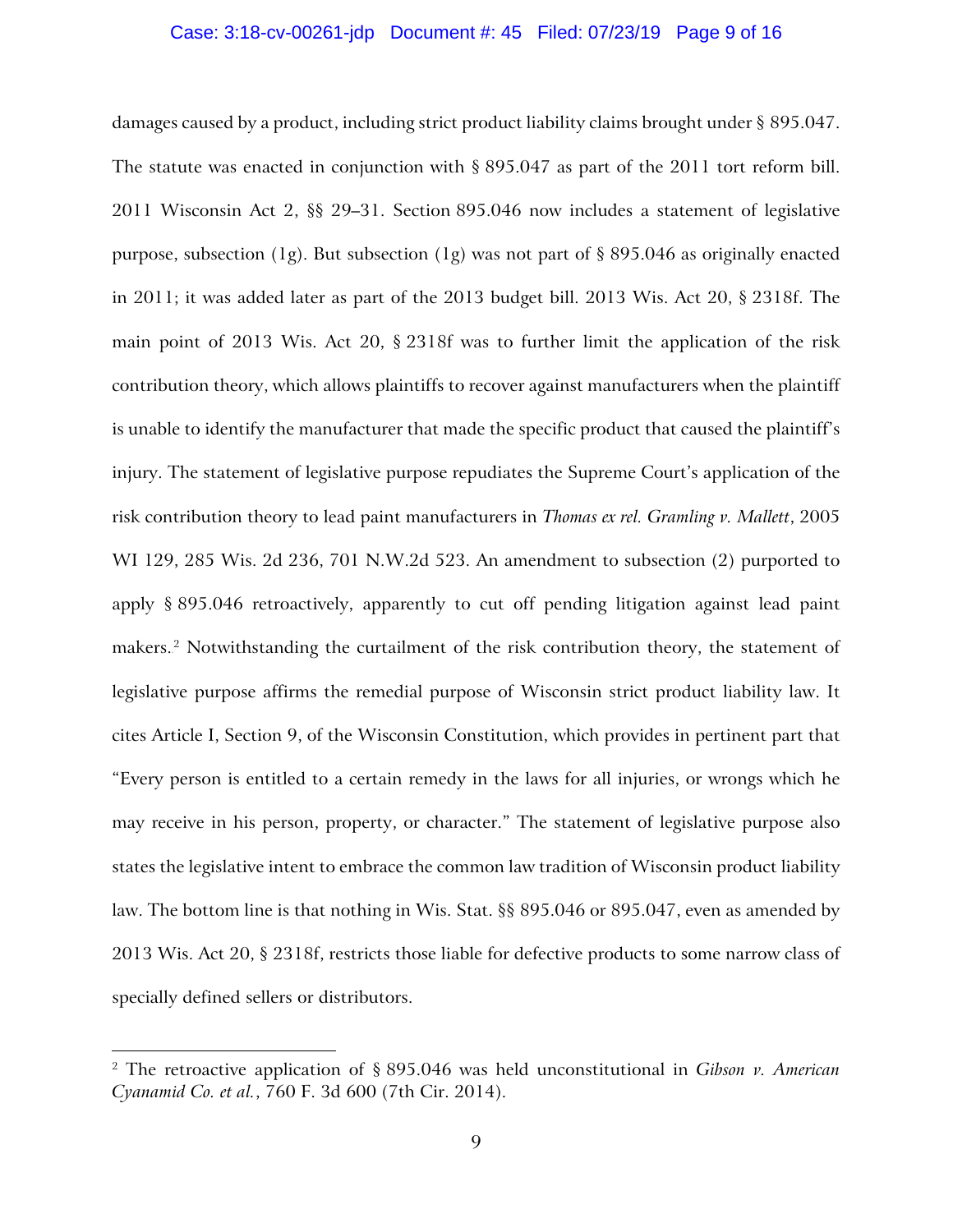### Case: 3:18-cv-00261-jdp Document #: 45 Filed: 07/23/19 Page 10 of 16

Because the terms and structure of the statute does not completely answer the central question, the court will turn to Wisconsin caselaw. As demonstrated by *Richards*, 2008 WI 52, ¶ 30, a legislative codification of common law does not supersede previous caselaw, at least where the caselaw does not contradict the statute. "It is axiomatic that a statute does not abrogate a rule of common law unless the abrogation is clearly expressed and leaves no doubt of the legislature's intent." *Fuchsgruber v. Custom Accessories, Inc.*, 2001 WI 81, ¶ 25, 244 Wis. 2d 758, 628 N.W.2d 833. And that principle is particularly apt here, because § 895.046(1g) directly expresses the legislative intent to "return tort law to its historical, common law roots." Accordingly, the court considers Wisconsin appellate court decisions that relate to the entities that can be held liable for strict product liability. Those decisions are useful guides to statutory interpretation. *See Richards*, 2008 WI 52, ¶ 30 (citing *Strenke v. Hogner*, 2005 WI 25, ¶¶ 15, 16, 19, 279 Wis.2d 52, 694 N.W.2d 296).

*Kemp v. Miller*, 154 Wis.2d 538, 453 N.W.2d 872, 879 (1990), is particularly instructive. In that case, the plaintiff, Kemp, had rented a Ford automobile from Budget Rent-A-Car, Inc. Kemp was injured in an accident, which she contended was caused by a defective tie-rod which impaired the Ford's steering. She sought to hold Budget strictly liable for the defective automobile. Budget contended that it could not be strictly liable because it was not a seller of the automobile. Kemp contended that the concept of "seller" should be construed more broadly to effectuate the purposes of the strict liability doctrine. The Supreme Court agreed with Kemp, reasoning that a lessor, like a seller, bears responsibility for putting a defective product into the stream of commerce. The *Kemp* court explained that lessors and sellers are similar in material ways: (1) both sellers and lessors "introduce potentially dangerous instrumentalities into the stream of commerce;" (2) like sellers, lessors are in a better position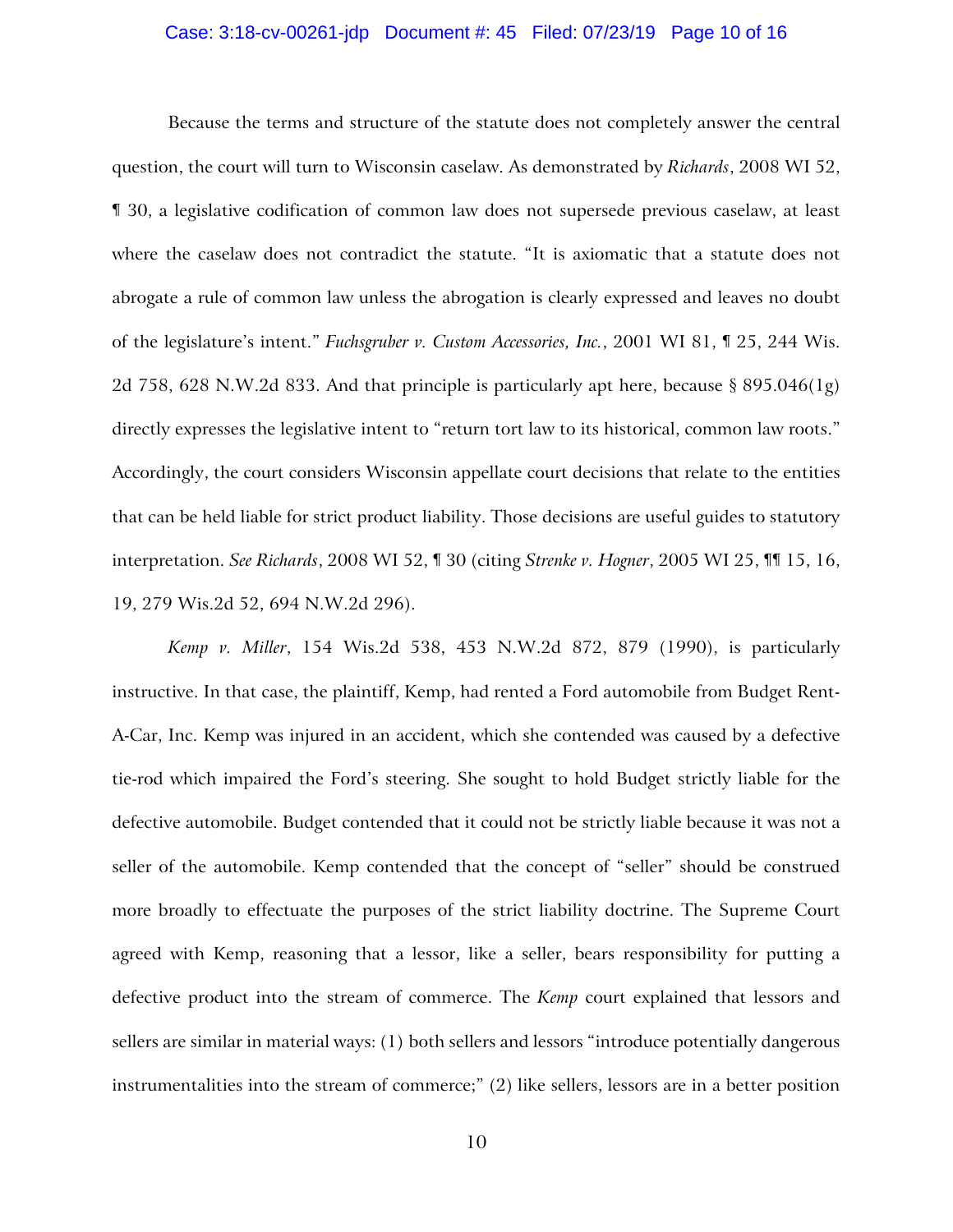### Case: 3:18-cv-00261-jdp Document #: 45 Filed: 07/23/19 Page 11 of 16

than the end user to allocate the cost of product dangerousness by purchasing insurance or adjusting the price of the lease; and (3) both sellers and lessors implicitly represent that their products are safe by advertising them and providing them to the market. *Id. Kemp* lays to rest Amazon's argument that under Wisconsin law a formal transfer of ownership is required to hold an entity strictly liable for a defective product. And decisions from other Wisconsin courts, both before and after *Kemp*, have also endorsed the principle that strict liability derives from the act of putting the defective product into the stream of commerce. *See, e.g., Mulhern v. Outboard Marine Corp.*, 146 Wis. 2d 604, 432 N.W.2d 130, 133–34 (Wis. Ct. App. 1988); *St. Clare Hosp. of Monroe, Wis. v. Schmidt, Garden, Erickson, Inc.*, 148 Wis.2d 750, 437 N.W.2d 228, 231 (Wis. Ct. App. 1989) (cited with approval in *Fuchsgruber*, 2001 WI 81, ¶ 22); *Sedbrook v. Zimmerman Design Grp., Ltd.*, 190 Wis. 2d 14, 526 N.W.2d 758, 763 (Wis. Ct. App. 1994).

This doesn't mean that an entity is strictly liable in Wisconsin if it plays only a peripheral role in putting a defective article into the stream of commerce. Wisconsin courts have held the contrary. *See, e.g., Estate of Cook by Cook v. Gran-Aire, Inc.*, 182 Wis. 2d 330, 513 N.W.2d 652, 656 (Wis. Ct. App. 1994) (flight school not strictly liable for defective plane used during lessons); *Rolph v. EBI Companies*, 159 Wis. 2d 518, 464 N.W.2d 667, 671 (1991) (technician hired to tune-up a previously purchased, already defective machine). Federal courts applying Wisconsin law have also held that peripheral entities are not strictly liable. *See, e.g., Geboy v. TRL Inc.*, 159 F.3d 993, 998 (7th Cir. 1998) (broker who located and advertised used farm equipment); *Pelnar v. Rosen Sys., Inc.*, 964 F. Supp. 1277, 1283 (E.D. Wis. 1997) (defendant who appraised and auctioned machinery for seller).

So the question is this: is Amazon a peripheral entity like an auctioneer or is it an integral part of the chain of distribution more akin to the lessor in *Kemp*? The undisputed facts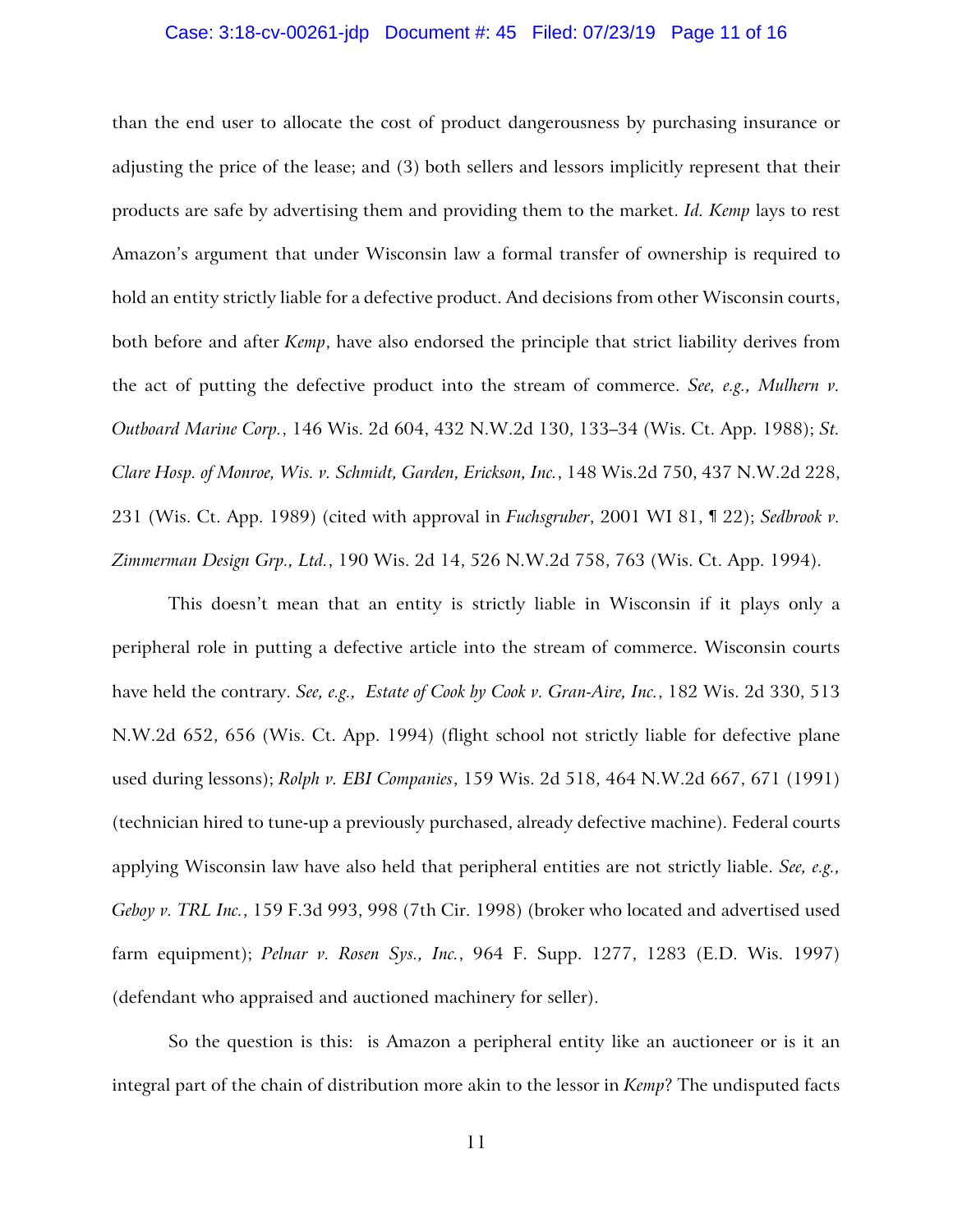### Case: 3:18-cv-00261-jdp Document #: 45 Filed: 07/23/19 Page 12 of 16

show that Amazon is an integral part of the chain of distribution, an entity well-positioned to allocate the risks of defective products to the participants in the chain.

Amazon provided the only conduit between XMJ, the Chinese seller, and the American marketplace. Without Amazon, XMJ products would not be available at all in Wisconsin. Amazon did not directly set the price for the faucet adapter, but it set the substantial fees that it would retain for itself, so it was positioned to insure against the risk of defective products. As part of the FBA agreement, Amazon required XMJ to register each product, and Amazon reserved the right to refuse to sell any of them. So Amazon was in a position to halt the flow of any defective goods of which it became aware. And Amazon took steps to protect itself by requiring XMJ to indemnify Amazon. Amazon also implicitly represented that the adapter was safe by listing it for sale among its own products, and it expressly guaranteed timely delivery in good condition. And, under Amazon's A to Z guarantee, Amazon agreed to process returns and refunds if XMJ did not respond. Amazon took on all the roles of a traditional—and very powerful—reseller/distributor. The only thing Amazon did not do was take ownership of XMJ's goods.

In states in which the formal transfer of ownership is a prerequisite to strict liability, Amazon would prevail. *See, e.g., Erie Ins. Co. v. Amazon.com, Inc.*, 925 F.3d 135, 143 (4th Cir. 2019) (transfer of ownership required under Maryland law). But *Kemp* and other Wisconsin cases show that Wisconsin courts would not require formal transfer of ownership. Amazon was a critical component of the chain of distribution, deeply involved in the transaction with Cain; holding Amazon liable serves the purposes of the strict liability doctrine that Wisconsin courts embraced in 1967. Because neither the unknown manufacturer nor XMJ is amenable to suit in this state, Wisconsin law would hold Amazon strictly liable for the defective faucet adapter.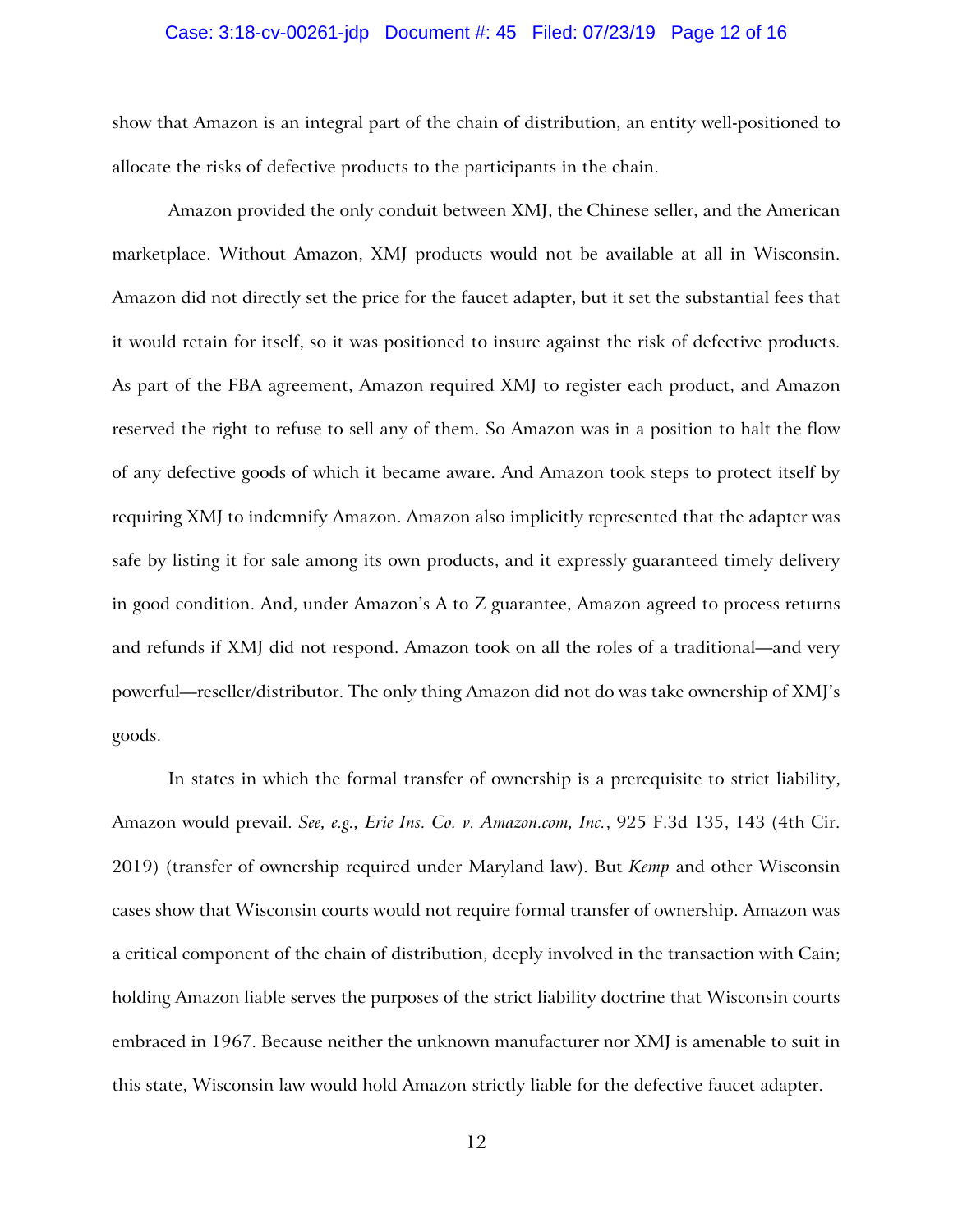### Case: 3:18-cv-00261-jdp Document #: 45 Filed: 07/23/19 Page 13 of 16

Amazon contends that no other court has held it strictly liable for third-party sales through Amazon.com. None of those cases are binding precedent. And most of the cases cited by Amazon did not involve transactions that were part of the FBA program, through which Amazon plays a particularly significant role in the distribution of third-party products. After briefing was completed, the Third Circuit concluded that Amazon was strictly liable for a defective product sold by a third-party seller, applying principles from § 402A of the Restatement (Second) of Torts, and Pennsylvania common law. *Oberdorf v. Amazon.com Inc.*, No. 18-1041, 2019 WL 2849153, at \*1 (3d Cir. July 3, 2019). The Third Circuit's reasoning, particularly its careful consideration of the factors in § 402A of the Restatement (Second) of Torts, would be persuasive under Wisconsin law, too. *Oberdorf's* reasoning is very similar to *Kemp's*.

Amazon did not own the product that XMJ sold to Cain. But in light of the facts of this case, that is a mere technicality. At least for products sold under Amazon's FBA program, Amazon otherwise serves all the traditional functions of both retail seller and wholesale distributor. Like the lessor in *Kemp*, Amazon bears responsibility for putting the defective product into the stream of commerce in Wisconsin, and Amazon is well positioned to allocate among itself and its third-party sellers the risks that products sold on Amazon.com would be defective. Wisconsin law is clear that it would not leave Cain (and his insurer) to bear that risk alone.

### **B. Amazon is not immune under the Communications Decency Act**

Amazon contends that even if it were a seller under Wisconsin product liability law, it is immune from liability under the Communications Decency Act (CDA). 47 U.S.C. § 230. Section  $230(c)(1)$  of the CDA immunizes "interactive computer services" from any claim that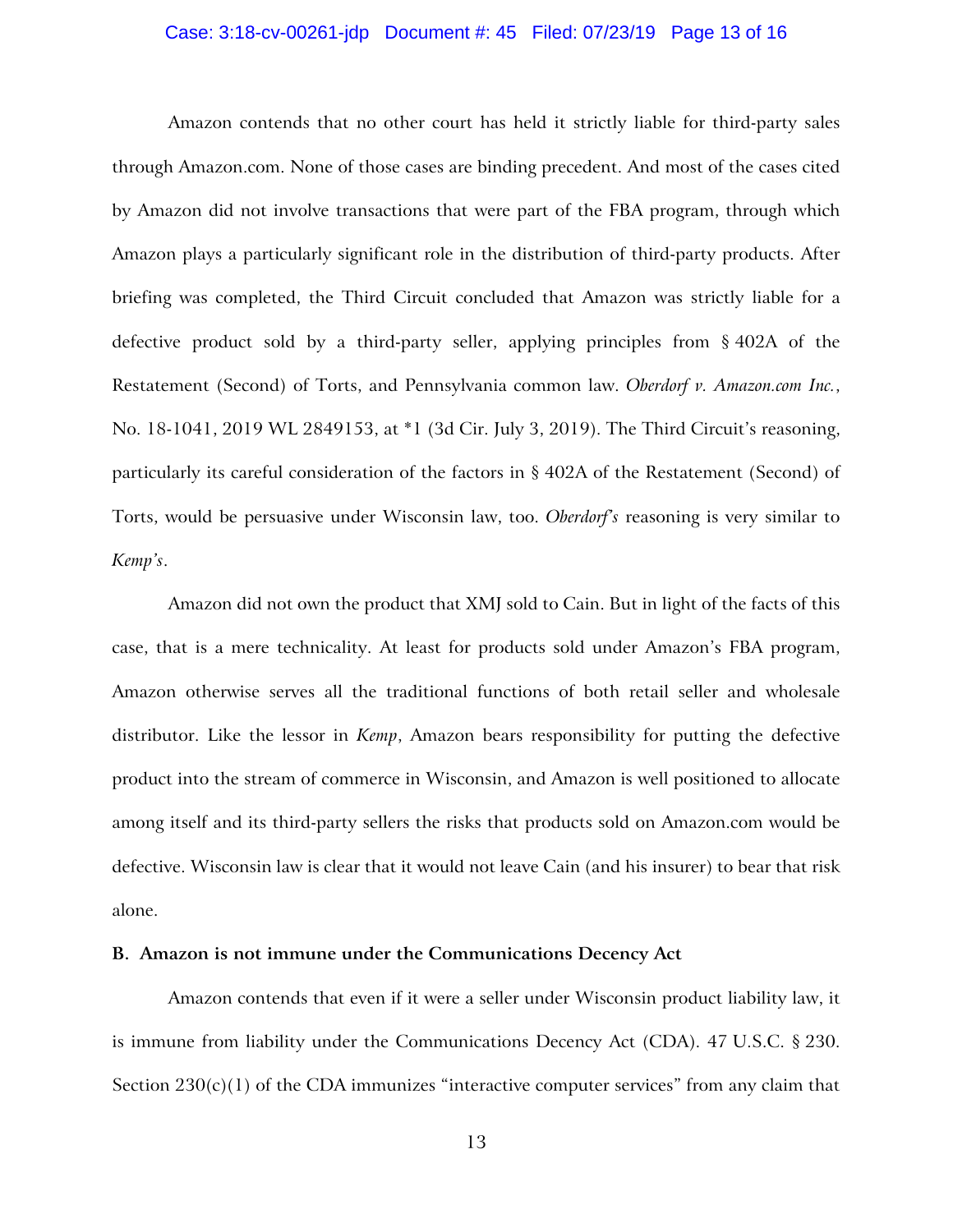### Case: 3:18-cv-00261-jdp Document #: 45 Filed: 07/23/19 Page 14 of 16

would treat the defendant as "the publisher or speaker" of third-party content. *Daniel v. Armslist, LLC*, 2019 WI 47, ¶ 42, 386 Wis. 2d 449, 926 N.W.2d 710. The policy underlying the CDA is that the development of internet-based services would be facilitated by providing immunity from liability for third-party content. 47 U.S.C. § 230(b).

Amazon says that it is entitled to CDA immunity because the product description for the defective adapter was written by, and provided to Amazon by, XMJ. Thus, Amazon's argument goes, it cannot be held liable for the content of the product description. But State Farm is not seeking to treat Amazon as the publisher of the product description; nor is State Farm attempting to hold Amazon liable for the product description at all. Rather, State Farm is seeking to hold Amazon liable for putting a defective product into the stream of commerce. "In strict product liability actions, the 'act' to which the seller's responsibility attaches is not an act of negligence. If indeed it is an act at all, it is simply the act of placing or maintaining a defective product in the stream of commerce." *Fuchsgruber*, 2001 WI 81, ¶ 24 (internal quotations omitted). Amazon's active participation in the sale, through payment processing, storage, shipping, and customer service, is what makes it strictly liable. This is not activity immunized by the CDA.

Amazon cites three cases in which it says courts applied the CDA to claims involving products listed by third-party sellers on Amazon's website. But in one of the cases, the court did not actually rule on the issue. *Stiner*, 120 N.E.3d 885. In another, the court applied the CDA only to dismiss negligence and misrepresentation claims. *Eberhart v. Amazon.com, Inc.*, 325 F. Supp. 3d 393, 400 (S.D.N.Y. 2018). And the third is a district court case that has been reversed. *Oberdorf v. Amazon.com, Inc.*, 295 F. Supp. 3d 496 (M.D. Pa. 2017), *aff'd in part, vacated in part,* and *remanded*, 2019 WL 2849153. Courts that have considered whether the CDA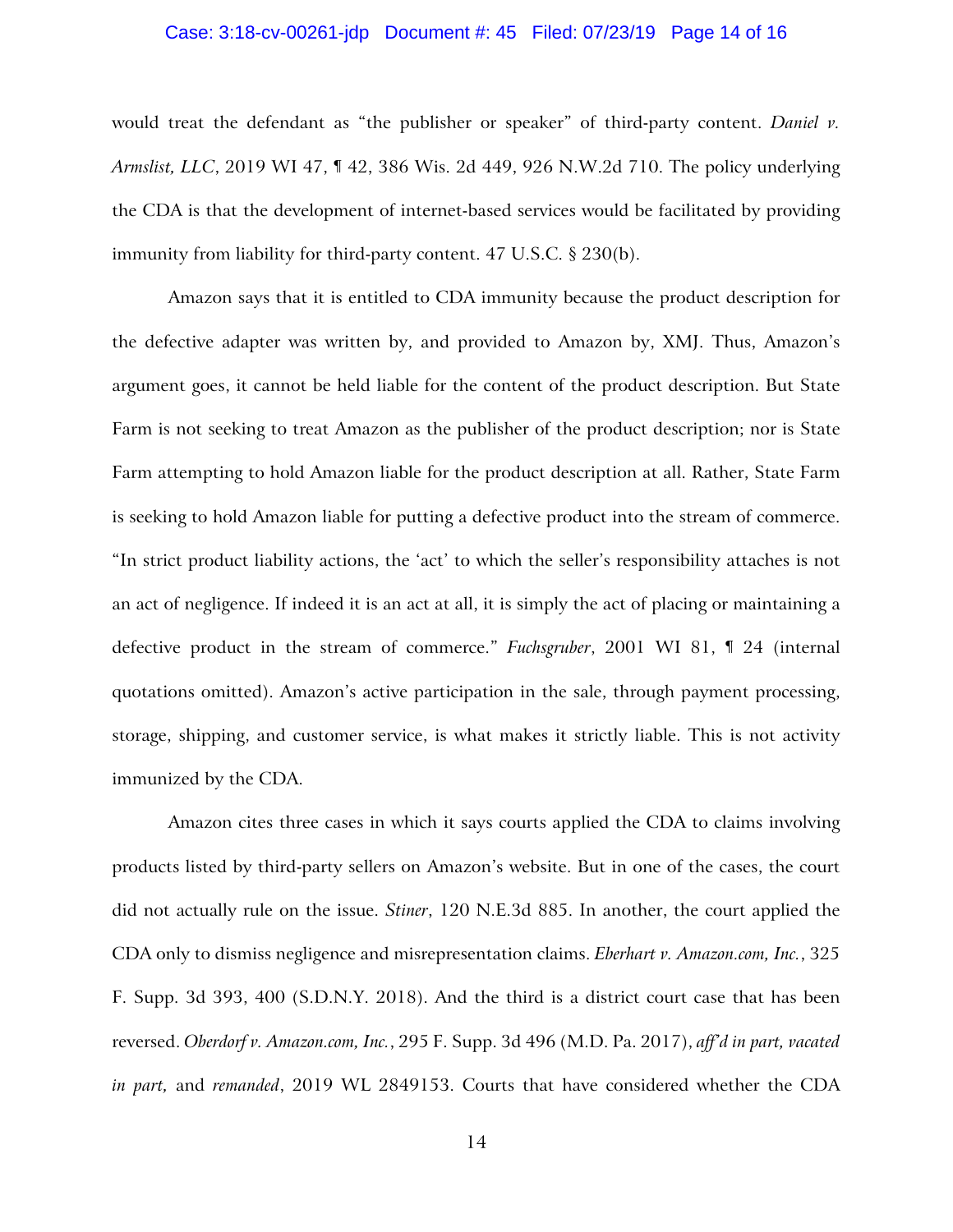### Case: 3:18-cv-00261-jdp Document #: 45 Filed: 07/23/19 Page 15 of 16

applies to strict liability claims against Amazon have held that it does not. *See, Oberdorf*, 2019 WL 2849153; *Erie Ins. Co.*, 925 F.3d at 140; *McDonald v. LG Elecs. USA, Inc.*, 219 F. Supp. 3d 533 (D. Md. 2016).

Amazon also cites the Wisconsin Supreme Court's recent decision in *Daniel v. Armslist*, which held that the CDA preempted a gun victim's negligence claims against a website that hosted classified ads for gun sales. 2019 WI 47. But unlike this case, there was "no allegation that Armslist's participation in the transaction went beyond creating a forum for Linn's advertisement and failing to prohibit Radcliffe from viewing the advertisement." *Id.*, ¶ 54. The only action taken by the defendant was the publication of information. And the plaintiff's theory of liability hinged on whether that defendant was negligent in failing to screen its advertisements before publishing them or limiting who was allowed to access the publications. State Farm's product-liability claim does not require the court to consider whether Amazon was negligent in publishing XMJ's product listing, or whether it was responsible for publishing it at all.

#### **CONCLUSION**

Amazon has transformed retailing in the United States, and in the process it has taken on many roles that had been served by brick-and-mortar stores, shopping malls, and wholesalers and distributors. This has been a boon to consumers, because through Amazon consumers can purchase a vast range of products, supplied by manufacturers and sellers across the globe, that would otherwise not be available to Wisconsin buyers. But what recourse does a Wisconsin buyer have if one of these third-party products is defective and causes injury or damage? If, as